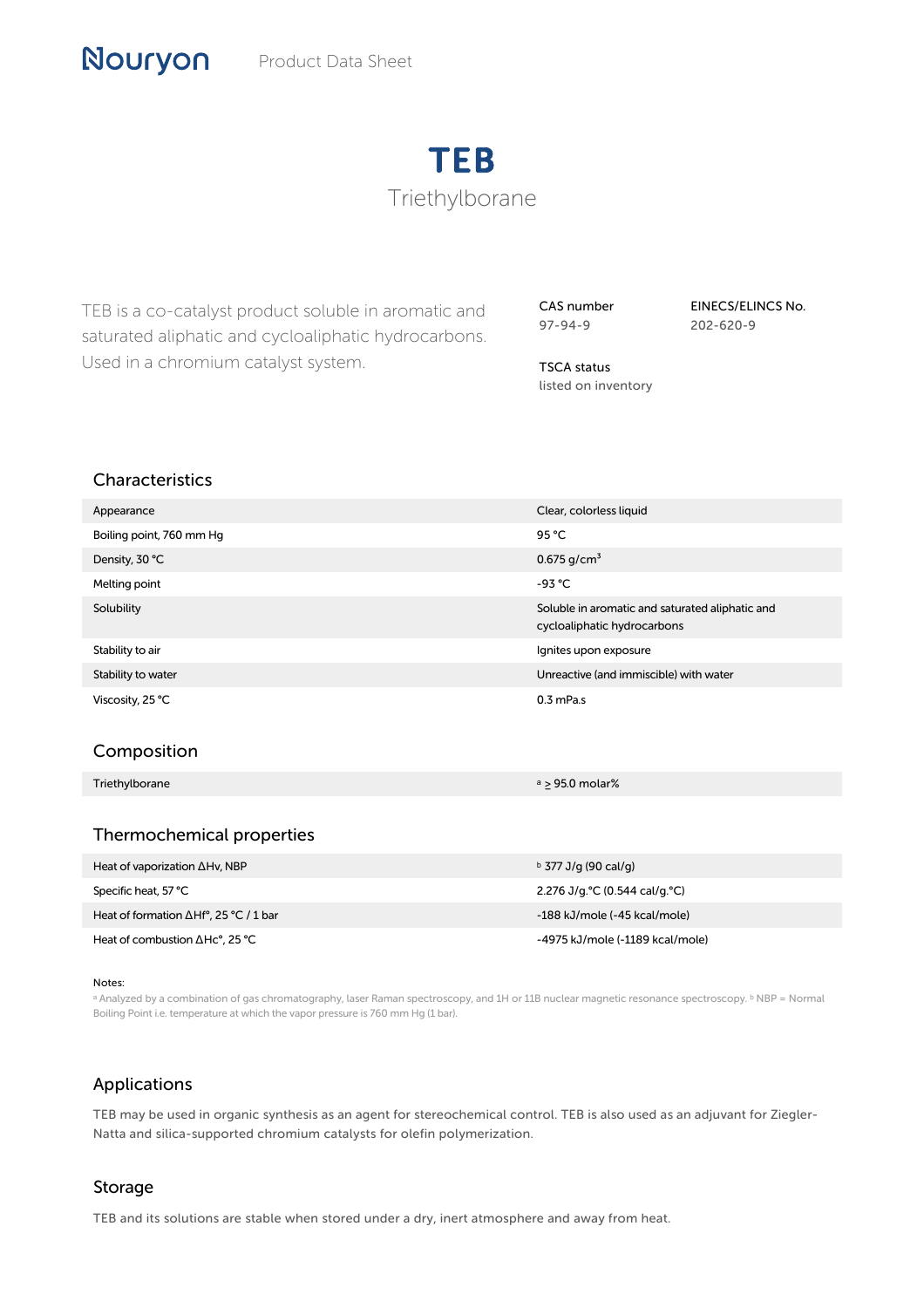### Packaging and transport

TEB and its solutions are available worldwide in cylinders and portable tanks. In North America only, TEB is also available in tank trailers and rail cars. Containers are fabricated from carbon steel and are equipped with dip tubes for top discharge and all connections are located in the vapor space. Both packaging and transport meet the international regulations.

# Safety and handling

TEB ignites upon exposure to air (burns with a green flame). Hydrocarbon solutions of TEB may also ignite upon exposure to air. TEB reacts with carboxylic acids and alcohols, but is virtually unreactive with water. However, it is prudent to keep water out of TEB process equipment in the event that other metal alkyls might be used in such equipment. TEB and its solutions must be handled under an inert atmosphere, e. g. , nitrogen or argon. Products of complete combustion of TEB and its solutions are boron oxides, carbon dioxide and water. TEB causes severe burns to the skin and eyes. It is imperative that proper personal protective equipment be worn when handling TEB. Wearing a self-contained breathing apparatus is also recommended while handling TEB. Please refer to the Material Safety Data Sheet (MSDS) for further information on the safe storage, use and handling of TEB. This information should be thoroughly reviewed prior to acceptance of this product. The MSDS is available at nouryon.com/sds-search. Additional information is provided in a technical bulletin entitled Properties of Alkylboranes from Nouryon. Copies may be obtained through your Nouryon representative.

#### Additional information

Availability: TEB is a commercial product available as the neat pyrophoric liquid and as pyrophoric and non-pyrophoric solutions in a variety of solvents. Consult your Nouryon representative for further information.